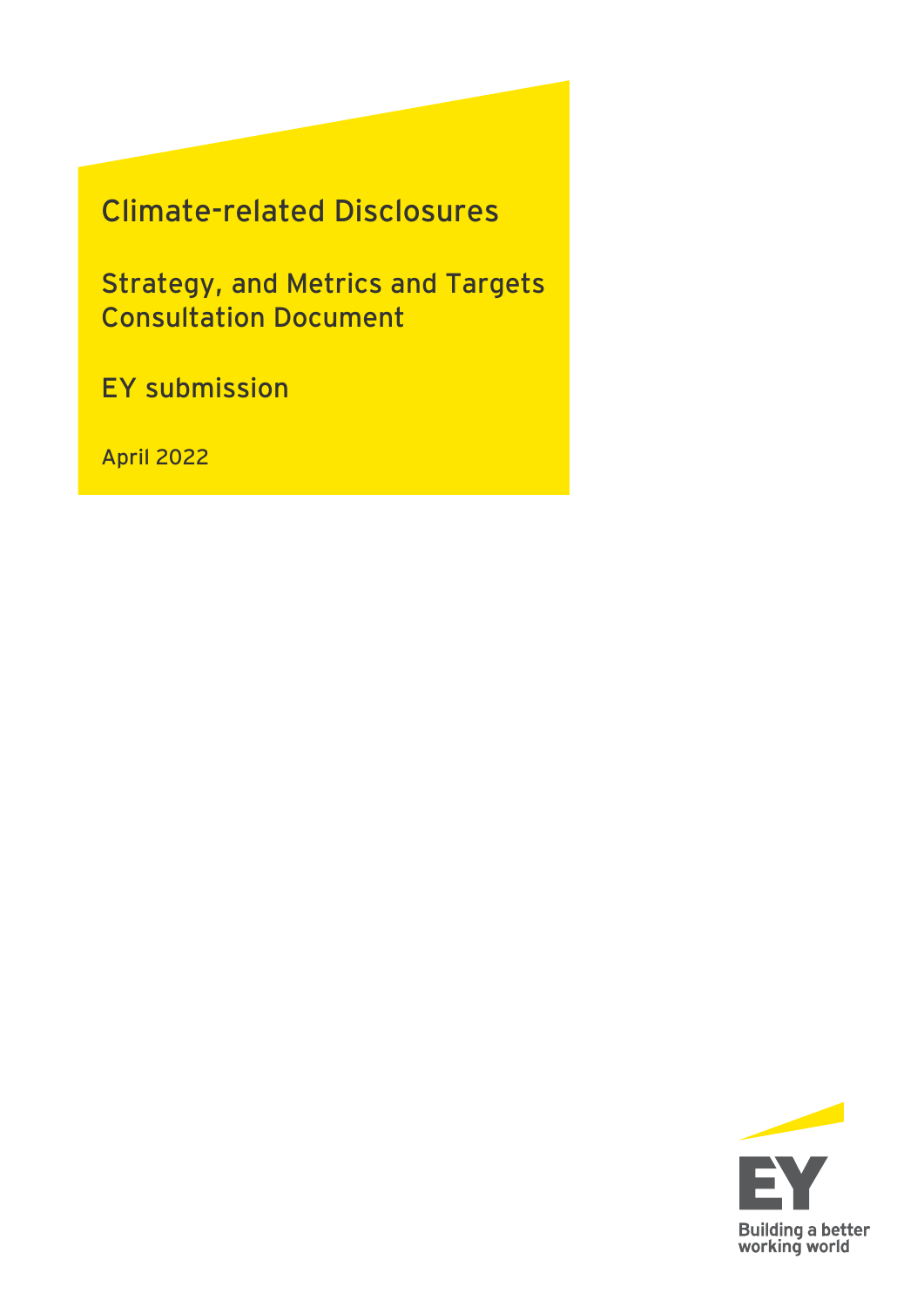

Ernst & Young Limited 2 Takutai Square Britomart Auckland 1010 New Zealand PO Box 2146 Auckland 1140

Tel: +64 9 377 4790 Fax: +64 9 309 8137 ey.com/nz

29 April 2022

External Reporting Board PO BOX 11250 Manners St Central Wellington 6142

Submitted to climate@xrb.govt.nz

#### **Climate-related Disclosures Strategy, and Metrics and Targets Consultation Document**

Tēnā koe e te rangatira,

EY welcomes the opportunity to submit to the External Reporting Board (**XRB**) on the proposed Strategy, and Metrics and Targets sections as part of the Aotearoa New Zealand Climate Standard 1: Climate-related Disclosures (**NZ CS 1**).

At EY, we are committed to building a better working world — building trust and confidence in the capital markets and in economies the world over. Our multidisciplinary Climate Change and Sustainability Services team helps clients understand the risks and opportunities arising from climate change and sustainability issues. In January 2021, we announced our ambition to be carbon negative in 2021 by setting targets to significantly reduce our absolute emissions and removing and offsetting more carbon than we emit. We plan to not only become carbon negative but to also reduce our total emissions by 40% — consistent with a science-based target — and achieve net zero in 2025.

The EY commitment to sustainability is an integral part of our NextWave strategy and ambition to create long-term value for all stakeholders. We believe climate-related financial disclosures can contribute to a better working world. Our submission contains our views on NZ CS 1 and specific recommendations on the draft sections on Strategy, and Metrics and Targets. We believe these changes could further improve transparency and decision-making to stimulate and steer investment towards long-term sustainable options and support the allocation of capital to adaptable, efficient and climate-resilient entities.

We hope that our submission will provide a valuable point of view. Thank you for the opportunity to make this submission, and we look forward to continued engagement.

Ngā mihi nui,

Pip Best New Zealand Climate Change and Sustainability Services Partner Ernst & Young Limited

Simon O'Connor Country Managing Partner New Zealand Ernst & Young Limited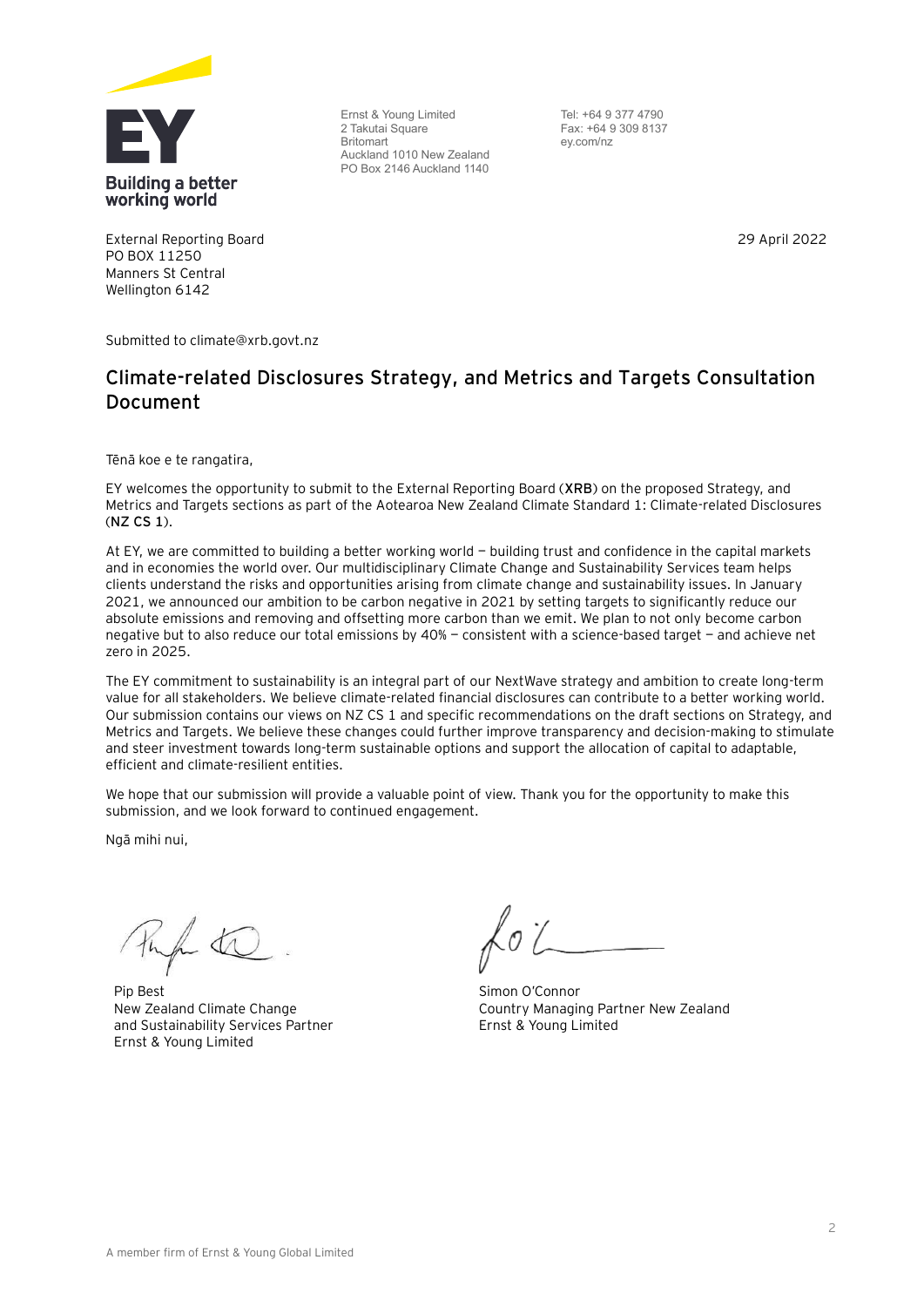

# **SUBMISSIONS**

#### **Background**

Our working world is undergoing significant shifts. Investors, regulators and — more broadly — society are increasingly demanding greater transparency around both the financial and nonfinancial performance of organisations to assess their true long-term value.

EY's Climate Change and Sustainability Services (**CCaSS**) practice helps clients strategise for long-term value by understanding and evaluating nonfinancial outcomes and impacts (including climate change), identifying risks and opportunities, and supporting the reporting of nonfinancial performance disclosures to their stakeholders. EY is a member of the Task Force on Climate-related Financial Disclosures (**TCFD**) and issues regular Climate Risk Barometer publications which monitor the progress of reporting against the TCFD recommendations at a global and regional level. These publications have highlighted small incremental improvements in climate risk disclosures since the launch of the TCFD but also show a significant gap between the full set of recommended disclosures and current practice. In addition, our CCaSS practice in Aotearoa New Zealand has served as the Secretariat of The Aotearoa Circle's Sustainable Finance Forum (**SFF**) to develop the SFF Interim Report and 2030 Roadmap for Action, recognising the critical role of finance to scale up and re-direct capital to enable the transition to a sustainable economy. EY continues to support the work of Toitū Tahua — the Centre for Sustainable Finance, and the implementation of the 2030 Roadmap for Action.

Given our role in helping clients respond to climate change risks and the development of reporting frameworks such as the TCFD recommendations, we welcome the opportunity to make this submission on the draft Strategy, and Metrics and Targets sections as part of the proposed standard, **NZ CS 1**.

#### **Executive Summary**

EY strongly supports the draft sections on Strategy, and Metrics and Targets as part of NZ CS 1, outlined in the Consultation Document. In particular, EY supports XRB's decision to provide additional disclosure requirements, where necessary, to ensure that NZ CS 1 is ambitious and forward-looking.

Our submission makes specific recommendations that we believe could further improve transparency and decisionmaking to stimulate and steer investment towards long-term sustainable options and support the allocation of capital to well-prepared and climate-resilient entities.

On the basis that all sectors will face disruption from the physical and transition impacts of climate change, and that the climate-related disclosures regime should serve the needs of a broad range of stakeholders, and be linked to New Zealand's targets under the Climate Change Response Act 2002, we submit that the XRB should:

- **1.** Commit to revisiting the proposed definition of materiality within three to five years, to reconsider adopting a double materiality lens, to cover not only the impact of climate change on the climate reporting entities (**CRE**) (as defined in the Financial Sector (Climate-related Disclosures and Other Matters) Amendment Bill) but also the impact of the CREs on climate change.
- **2.** Commit to revisiting the proposed updated definition of primary users within three years, to consider expanding beyond "existing and potential investors, lenders and other creditors" to cover a wider scope of stakeholders who have a legitimate interest in the disclosures made by CREs and other entities who choose to voluntarily disclose in line with the NZ CS 1.
- **3.** Commit to revisiting the number of scenarios required to be used in scenario analysis within three years, to reconsider the requirement for a minimum of only two scenarios.
- **4.** Require that transition plans be tied to a net zero/1.5°C target, and within three years, require that CREs explain how these pathways would be funded, paid for or financially supported from their business model.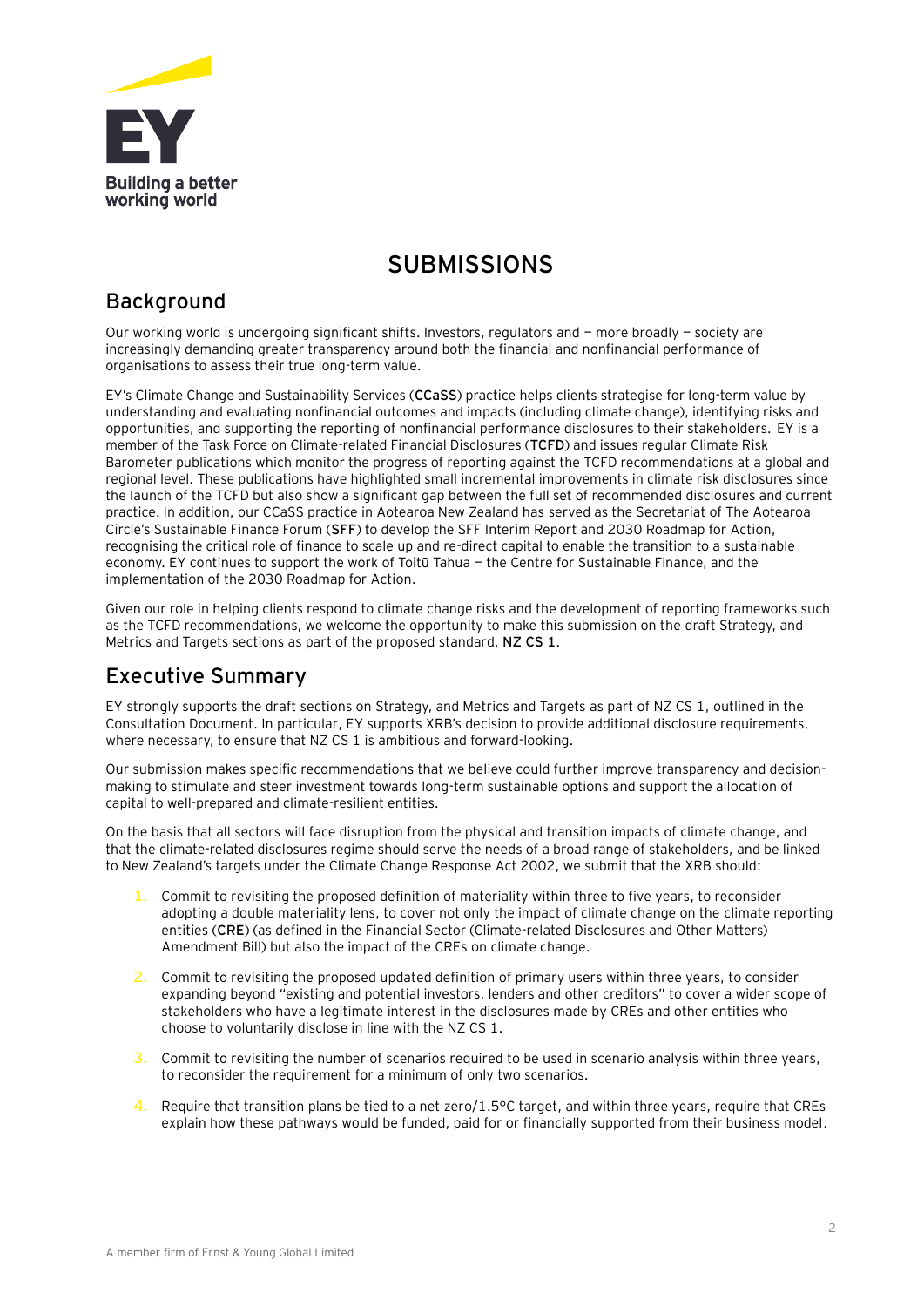

In addition, EY wishes to express our strong support for the following proposals within the Consultation Document:

- The proposed requirement for CREs to disclose the transition and adaptation plan aspects of its strategy, including the extent to which financial plans are aligned with these plans.
- The proposed requirement that CREs must disclose the methodologies and assumptions underlying the climate-related scenarios used, and the scenario analysis process employed to support transparency and comparability.
- Setting the minimum level of assurance for GHG emissions at limited assurance (for now) and the proposal to revisit the level of assurance after a suitable period of time once the assurance regime has commenced (from 27 October 2024). In addition, we submit that assurance over other disclosures beyond GHG emissions should be encouraged by the XRB.
- The alignment of NZ CS 1 with the work of the International Sustainability Standards Board (ISSB), specifically the new ISSB climate-related disclosures standard, which is currently under consultation.
- The proposed requirement that CREs must disclose and assure material scope 3 (value chain) emissions as part of this standard, given their materiality to many entities' operations.

## **1 The Concept of Double Materiality**

The XRB has proposed the following definition of materiality: "Information is material if omitting, misstating, or obscuring it could reasonably be expected to influence decisions that primary users make on the basis of their assessments of an entity's enterprise value across all time horizons, including the long term". The XRB acknowledges: "that the enterprise value lens also includes any impacts that the entity may have on climate change that circle back to have a subsequent impact on the entity's enterprise value. For example, if an entity has a significant negative impact on climate change, this may negatively impact its enterprise value due to subsequent regulatory action or social pressure". The XRB also considers that "this approach sets a solid foundation that we can build upon, which may include double materiality in the future".

The flow-on effects of other international efforts to adopt a "double materiality" lens to sustainability reporting will ultimately impact many CREs in New Zealand. As recognised by the XRB, a key example of this is the European Union's (**EU**) proposed Corporate Sustainability Reporting Directive (**CSRD**) which aims to ensure that companies publicly disclose adequate information about the sustainability risks and opportunities they face, as well as the impacts they have on people and the environment ("double materiality"). The concept of double materiality has recently been incorporated into TCFD reporting requirements in Switzerland, which, from 2024, will require large Swiss companies to report on both their financial or investment risks linked to climate change, and on the impact that the company's commercial activity concretely has on the environment.

*Our recommendation:* With this in mind, and building on our prior submission, EY recommends that the XRB commit to revisiting the proposed definition of materiality within three to five years, to reconsider adopting a double materiality lens. In turn, the regime can help to better disclose the complete impact of climate change in Aotearoa New Zealand, by ensuring the CREs' impact on our climate, people and environment is not excluded from disclosures.

# **2 Definition of Primary Users**

The XRB has noted that climate disclosures have primary users and other users, with primary users being "those to whom the disclosed information is targeted, to directly inform their decision making" and other users being "wider stakeholders who will likely also have an interest in the disclosed information".

The XRB has specifically defined primary users as: "existing and potential investors, lenders and other creditors", slightly updating the definition that was outlined in the first Consultation Document.

As outlined in our prior submission, in the context of climate change risks, shifting from a shareholder to stakeholder perspective is important given that TCFD-aligned climate-related disclosures are designed to be used by entities in providing information not only to investors but to "other stakeholders". All sectors will face disruption from the physical and transition impacts of climate change. We note that the TCFD recommendations refer to "investors, lenders, insurance underwriters *and other stakeholders*" as having a legitimate interest in the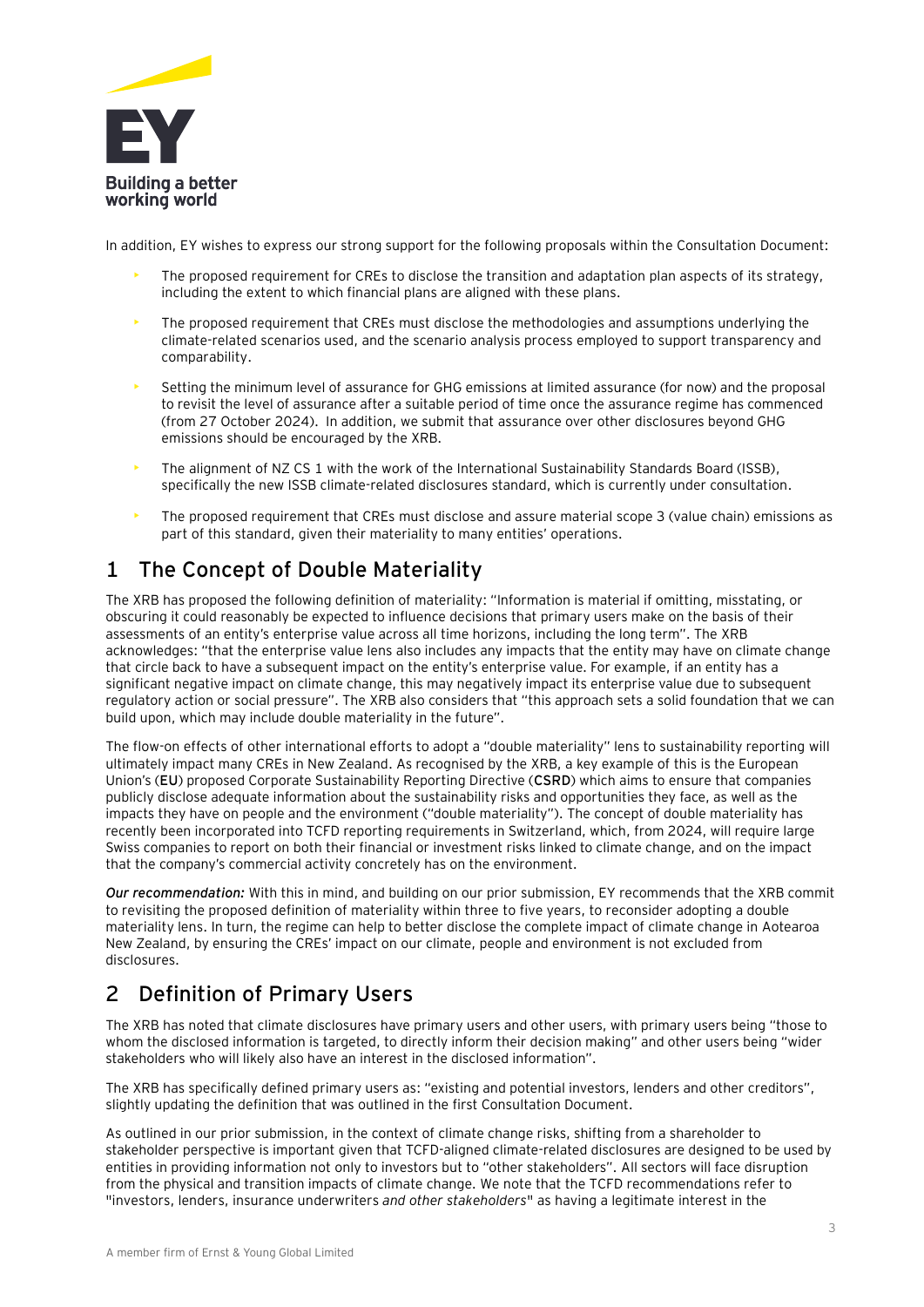

disclosures themselves or in the outcomes of the disclosures. It is important for all stakeholders, including civil society, government, regulators, customers and employees and the general public, to be able to assess the climate risks of CREs. "Existing and potential investors, lenders and other creditors" are not the only stakeholders who interact with CREs and make decisions based on the information provided in disclosures. EY also notes that an expanded definition of primary users will help to ensure that all types of entities, including Crown Financial Institutions and entities not captured by the definition of CREs, can make appropriate disclosures in line with NZ CS 1.

*Our recommendation:* With this in mind, and building on our prior submission, EY recommends that the XRB commit to revisiting the proposed updated definition of primary users within three years, to consider expanding beyond "existing and potential investors, lenders and other creditors" to cover a wider scope of stakeholders who have a legitimate interest in the disclosures made by CREs and other entities who choose to voluntarily disclose in line with the NZ CS 1.

# **3 Scenario Analysis**

Investors, regulators and — more broadly — society are increasingly demanding greater transparency around the resilience of an organisation's business model and strategy to the potential impacts of climate-related risks and opportunities. EY strongly supports the XRB's proposal to require scenario analysis be undertaken, using a range of climate-related scenarios, including — at a minimum — a 1.5°C scenario and a greater than 2°C scenario. However, EY notes that increasingly, a minimum of at least *three* scenarios are used by leading TCFD reporting organisations internationally, particularly given that most scenario methodologies recommend the use of three or four scenarios. <sup>1</sup> In addition, the TCFD have noted that while the use of only two scenarios may be a practical way to start, the drawback to using only two scenarios includes a tendency to interpret one as "good" for the company and one as "bad", which may introduce a bias into the scenario analysis.<sup>2</sup> To improve the maturity of climate disclosures over time, EY believes the number of scenarios required to be used in scenario analysis should therefore be revisited after a suitable period of time.

*Our recommendation:* The XRB should commit to revisiting the number of scenarios required to be used in scenario analysis within three years, to reconsider the requirement for a minimum of only two scenarios.

## **4 Transition Plans**

To ensure that organisations effectively address their climate-related risks and opportunities and plans to transition and adapt to a net-zero, climate-resilient future, both transition and adaptation plans should be components of an organisation's overall business strategy. We strongly support the XRB's proposed requirement for CREs to disclose the transition and adaptation plan aspects of its strategy, including the extent to which financial plans are aligned with these plans. However, EY notes that the XRB are not currently proposing to require transition plans to be tied to any particular target such as net-zero and/or 1.5°C, but that entities will be free to disclose this if they have. In addition, while entities will need to disclose the *extent to which* financial plans are aligned with their transition and adaptation plans, the XRB is not currently proposing to require that they are in fact aligned.

As defined by the TCFD Guidance, a transition plan is an aspect of an organisation's overall business strategy that lays out a set of targets and actions supporting its transition to a *low-carbon economy*, including actions such as reducing its GHG emissions. The IPCC's Special Report on Global Warming of 1.5°C found that GHG emissions need to decline by about 45% by 2030 and reach net-zero around 2050 in order to achieve a 1.5°C temperature target. Reflecting the science, EY believes that credible transition plans should be linked to a net zero/1.5°C target and be costed to show their viability and financial impact on the organisation.

This is in line with the EU's proposed Corporate Sustainability Reporting Directive (CSRD), which among other disclosures, requires sustainability reporting contain in particular:<sup>3</sup>

https://assets.bbhub.io/company/sites/60/2020/09/2020-TCFD\_Guidance-Scenario-Analysis-Guidance.pdf.

<sup>3</sup> Directive of the European Parliament and of the Council, Amending Directive 2013/34/EU, Directive 2004/109/EC, Directive 2006/43/EC and Regulation (EU) No 537/2014, As Regards Corporate Sustainability Reporting (Page 43), https://eur-lex.europa.eu/legalcontent/EN/TXT/PDF/?uri=CELEX:52021PC0189&from=EN.

<sup>&</sup>lt;sup>1</sup> Amer, Daim and Jetter, A review of scenario planning, 2013; Haigh, Scenario Planning for Climate Change: A Guide for Strategists, 2019; Ralston and Wilson, The Scenario Planning Handbook: Developing Strategies in Uncertain Times, 2006; Lindgren and Bandhold, Scenario Planning: The Link Between Future and Strategy, 2009; Van Der Heijden, Scenarios: The Art of Strategic Conversation, 2010.

<sup>2</sup> Task Force on Climate-related Financial Disclosures, Guidance on Scenario Analysis for Non-Financial Companies (October 2020).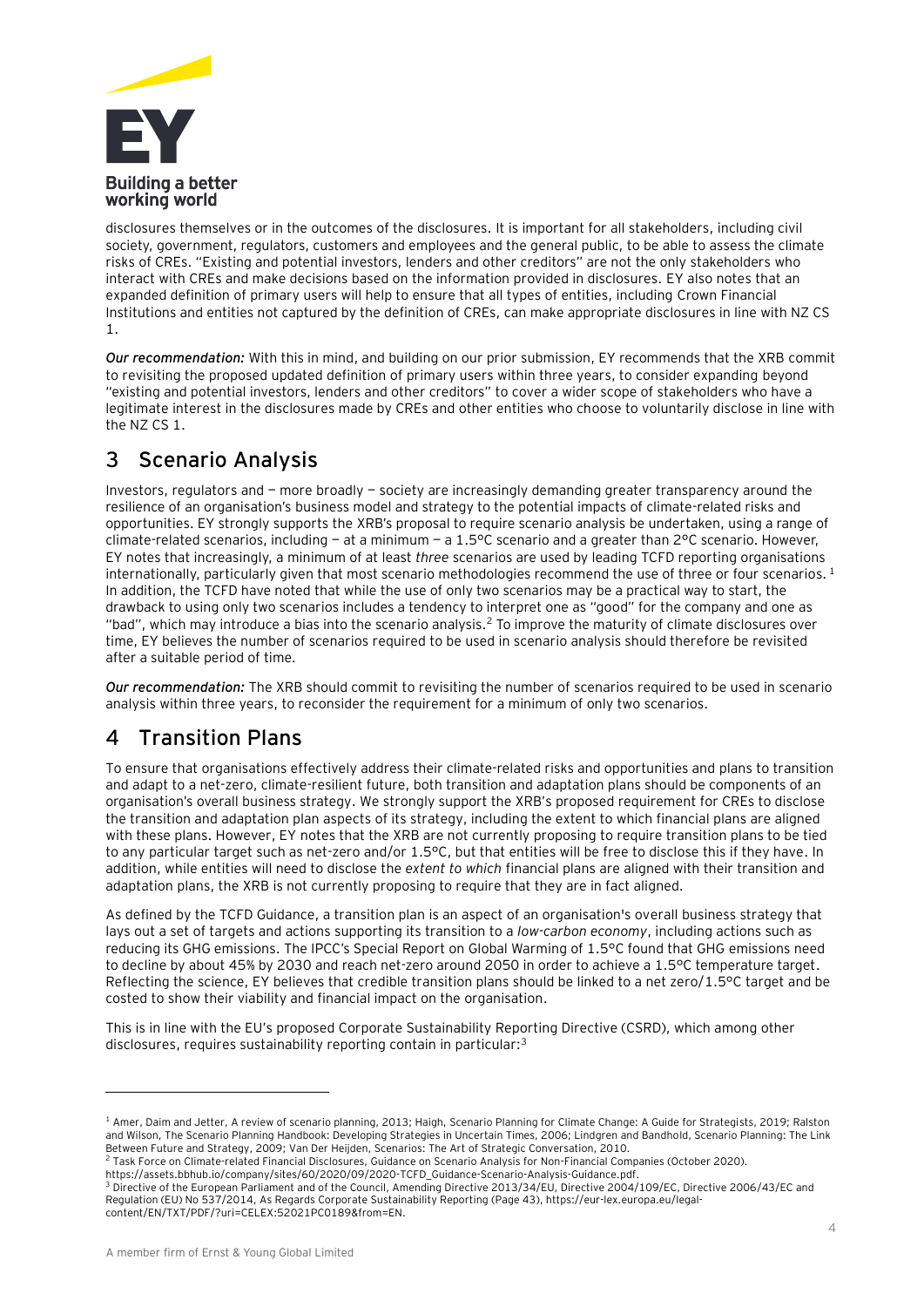

"(iii) the plans of the undertaking to ensure that its business model and strategy are compatible with the transition to a sustainable economy and with the limiting of global warming to 1.5 °C in line with the Paris Agreement;"

In addition, the Climate Change Response (Zero Carbon) Amendment Act 2019 (Zero Carbon Act) aims to provide a framework by which New Zealand can develop and implement clear and stable climate change policies that contribute to the global effort under the Paris Agreement to limit the global average temperature increase to 1.5° Celsius above pre-industrial levels. The XRB has outlined their desire to ensure comparative information and consistency of reporting. To align with New Zealand's legislated emissions reductions target and improve transparency and consistency of disclosures for users, transitions plans should align to a target net-zero future. This will support CREs in understanding how their future emissions trajectories will support New Zealand in reaching our legislated emissions reduction targets. Furthermore, a transition plan that is not aligned with an entity's financial plan will be difficult to turn into action. If transition plans are to be credible, they must be costed.

*Our recommendation:* The XRB should require that transition plans be tied to a net zero/1.5°C target and, within three years, require that CREs explain how these pathways would be funded, paid for or financially supported from their business model.

# **Further Support**

EY wishes to express our strong support for the following proposals within the Consultation Document:

- **1.** The proposed requirement for CREs to disclose the transition and adaptation plan aspects of its strategy, including the extent to which financial plans are aligned with these plans.
- **2.** The proposed requirement that CREs must disclose the methodologies and assumptions underlying the climate-related scenarios used, and the scenario analysis process employed to support transparency and comparability.
- **3.** Setting the minimum level of assurance for GHG emissions at limited assurance (for now) and the proposal to revisit the level of assurance after a suitable period of time, once the assurance regime has commenced (from 27 October 2024).
- **4.** The alignment of NZ CS 1 with the work of the International Sustainability Standards Board (ISSB), specifically the new ISSB climate-related disclosures standard, which is currently under consultation.
- **5.** The proposed requirement that CREs must disclose and assure scope 3 (value chain) emissions as part of this standard, given their materiality to many entities' operations.

## **Conclusion**

Climate-related risks can have a detrimental impact on investors and other stakeholders, and managing these risks is critical for an entity to achieve long-term value creation. EY is committed to ensuring that the assurance and advisory professions are able to continue serving the evolving needs of investors, businesses, and the public interest.

We commend the XRB for utilising this opportunity to create a robust, fair and effective climate-related risks disclosure regime that supports Aotearoa New Zealand's pathway towards a more sustainable, low-emissions, climate-resilient economy. We wish to again express strong support for the draft sections on Strategy, and Metrics and Targets as part of NZ CS 1, that have been outlined in the Consultation Document. The recommendations we have outlined within our submission are intended to highlight areas where NZ CS 1 can be further strengthened to achieve a world leading climate-related disclosure framework for Aotearoa New Zealand to allow for better decision making on capital allocation and help smooth our transition.

We are happy to meet with the Climate-related Disclosures Project Steering Group to discuss any aspect of our submission. To discuss this further, please contact Pip Best at pip.best@nz.ey.com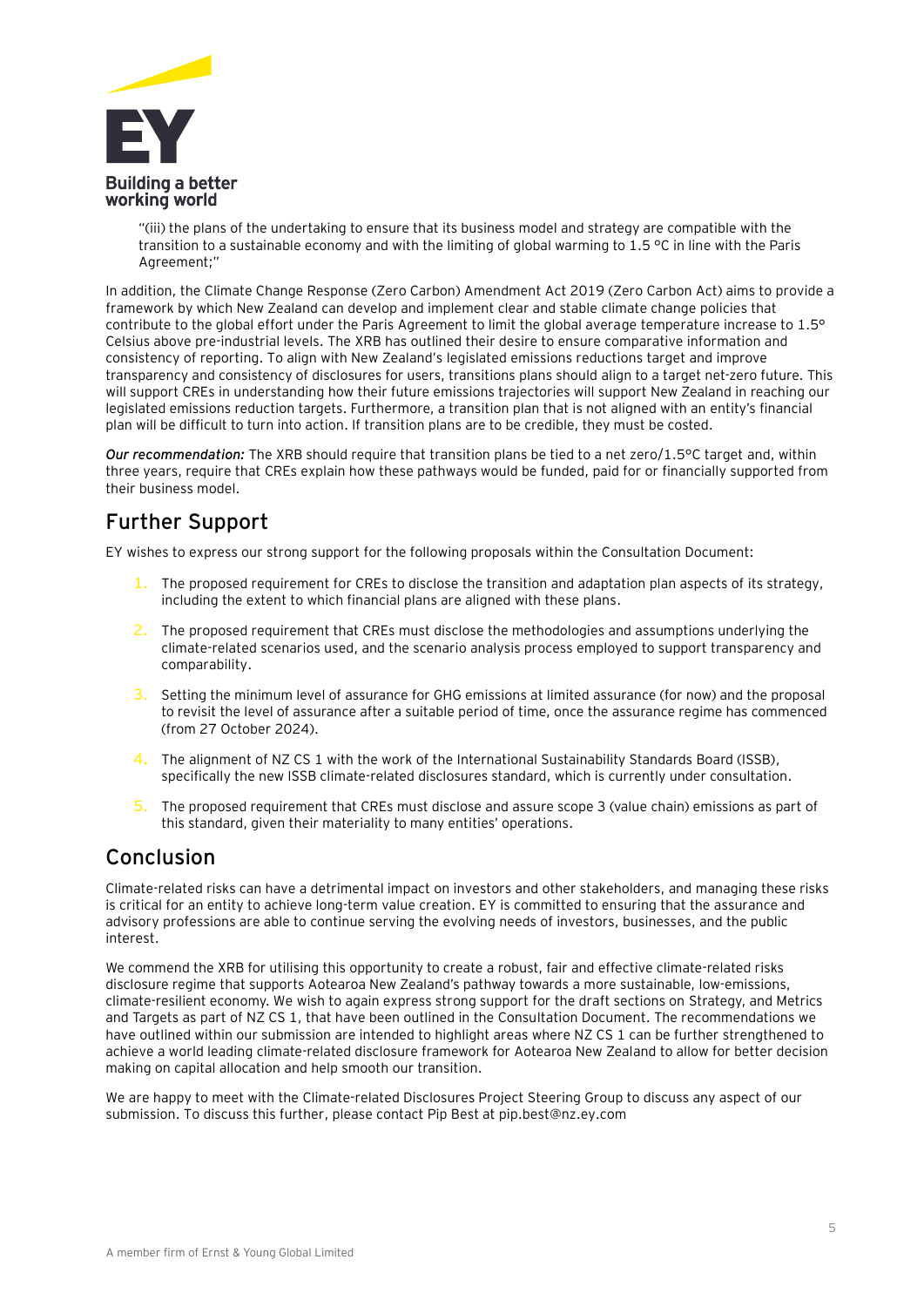

#### **EY** | Building a better working world

EY exists to build a better working world, helping to create long-term value for clients, people and society and build trust in the capital markets.

Enabled by data and technology, diverse EY teams in over 150 countries provide trust through assurance and help clients grow, transform and operate.

Working across assurance, consulting, law, strategy, tax and transactions, EY teams ask better questions to find new answers for the complex issues facing our world today.

EY refers to the global organization, and may refer to one or more, of the member firms of Ernst & Young Global Limited, each of which is a separate legal entity. Ernst & Young Global Limited, a UK company limited by guarantee, does not provide services to clients. Information about how EY collects and uses personal data and a description of the rights individuals have under data protection legislation are available via ey.com/privacy. EY member firms do not practice law where prohibited by local laws. For more information about our organization, please visit ey.com.

© 2022 Ernst & Young, New Zealand All Rights Reserved.

ey.com